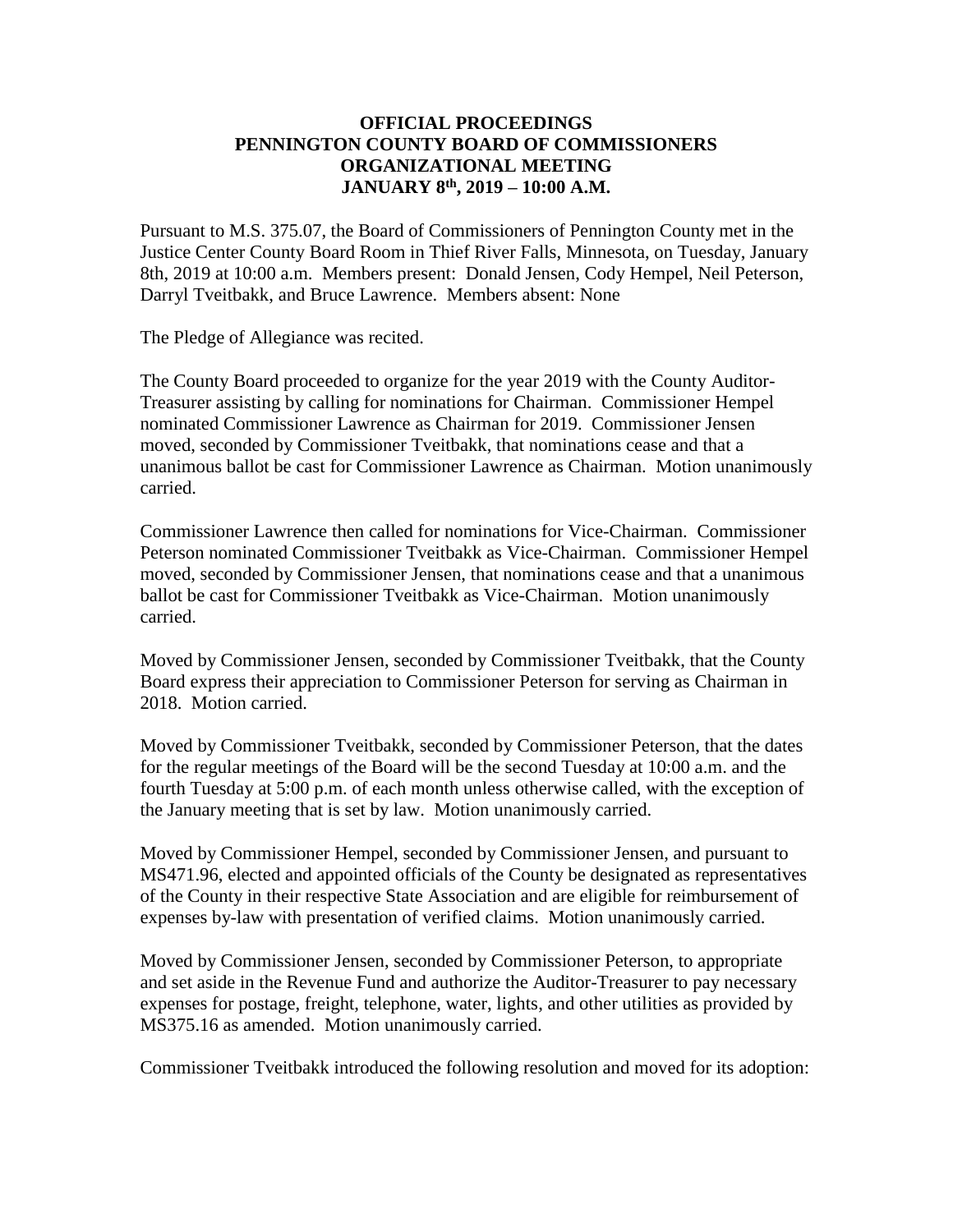#### **RESOLUTION**

**BE IT RESOLVED** that the official newspaper of Pennington County shall be The Times for the year 2019, published weekly, each Wednesday, in Thief River Falls.

The foregoing resolution was duly seconded by Commissioner Hempel, and upon vote was unanimously adopted.

Commissioner Peterson introduced the following resolution and moved its adoption:

# **RESOLUTION**

**BE IT RESOLVED**, that pursuant to the by-laws of the Association of Minnesota Counties; the following officers are named delegates of the County of Pennington, to-wit: Commissioners, Engineer, Auditor-Treasurer and County Attorney. Other officers may be authorized by the Board to attend as non-voting members.

The foregoing resolution was duly seconded by Commissioner Hempel, and upon vote was unanimously carried.

The County Board reviewed the insurance premiums for the County's Workmen's Compensation, Property, Liability and error and omission policies. The insurance policies are all through the Minnesota Counties Intergovernmental Trust. Commissioner Jensen moved, seconded by Commissioner Tveitbakk, to approve the insurance premium rates for 2019 and authorize the County Auditor-Treasurer to pay as presented. Motion unanimously carried.

The County Board reviewed a list of Committee, Boards, and meetings that would allow for a per diem to be paid. Moved by Commissioner Hempel, seconded by Commissioner Jensen, to approve the following list of committees, boards, and meetings as meetings authorized to charge a per diem of attending on behalf of Pennington County. Motion unanimously carried.

Airport Zoning Advisory Committee AMC Legislative Review Committee Annual Township Meetings Area Transportation Plan Association of Minnesota Counties Meetings Building and Maintenance Committee BWSR Wetland Meetings Chamber of Commerce Emergency Management Committee Extension Committee Family Service Collaborative Feedlot Meetings Gravel Tax Committee Highway Committee Household Hazardous Waste Meetings Human Service Committee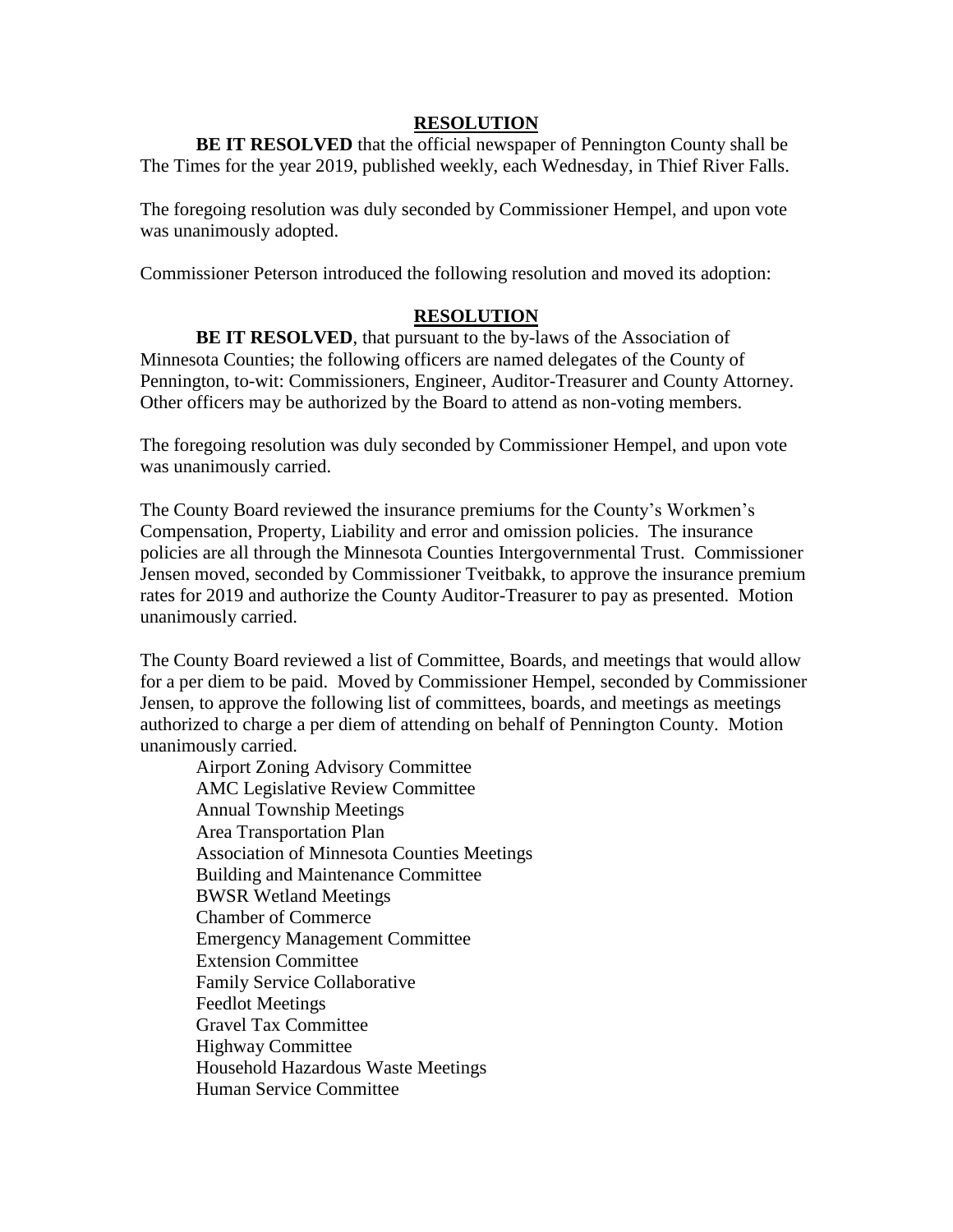Insurance Committee Inter-County Community Council Job's Inc. Board Joint City/County Meetings Justice Center Construction Committee Juvenile Training Center Board Law Enforcement Committee Law Library Committee Government Relations Minnesota Rural Counties MNDOT County – Joint Facilities Committee Northern Counties Land Use Coordinating Board Northland Community and Technical College Advisory Committee Northwest Minnesota Joint Powers Board Northwest Regional Library Board Northwest Minnesota Regional Emergency Communication Board Land of the Dancing Sky Area Agency on Aging NWRDC Board NWRDC Transportation Committee Pennington County Housing Loan Fund Personnel Committee Pine to Prairie Drug Task Force Pioneer Village Board Red Lake River Corridor Red Lake Watershed Meetings Red River Basin Joint Powers Board Red River Valley Development Regional Insurance Board Road, Bridge, and Culvert Committee Safety Committee Solid Waste Committee Special County Board Meetings Technology Committee Thief River Falls Regional Airport Authority Special County Board Meetings TRF Community Fund Thief River Falls Library Board Pennington County Water Resource Advisory Committee Thief River 1 Watershed 1 Plan Policy Committee Red Lake 1 Watershed 1Plan Policy Committee

Also, any other Committees that are established by the County Board or appointments made or meeting attended while representing Pennington County.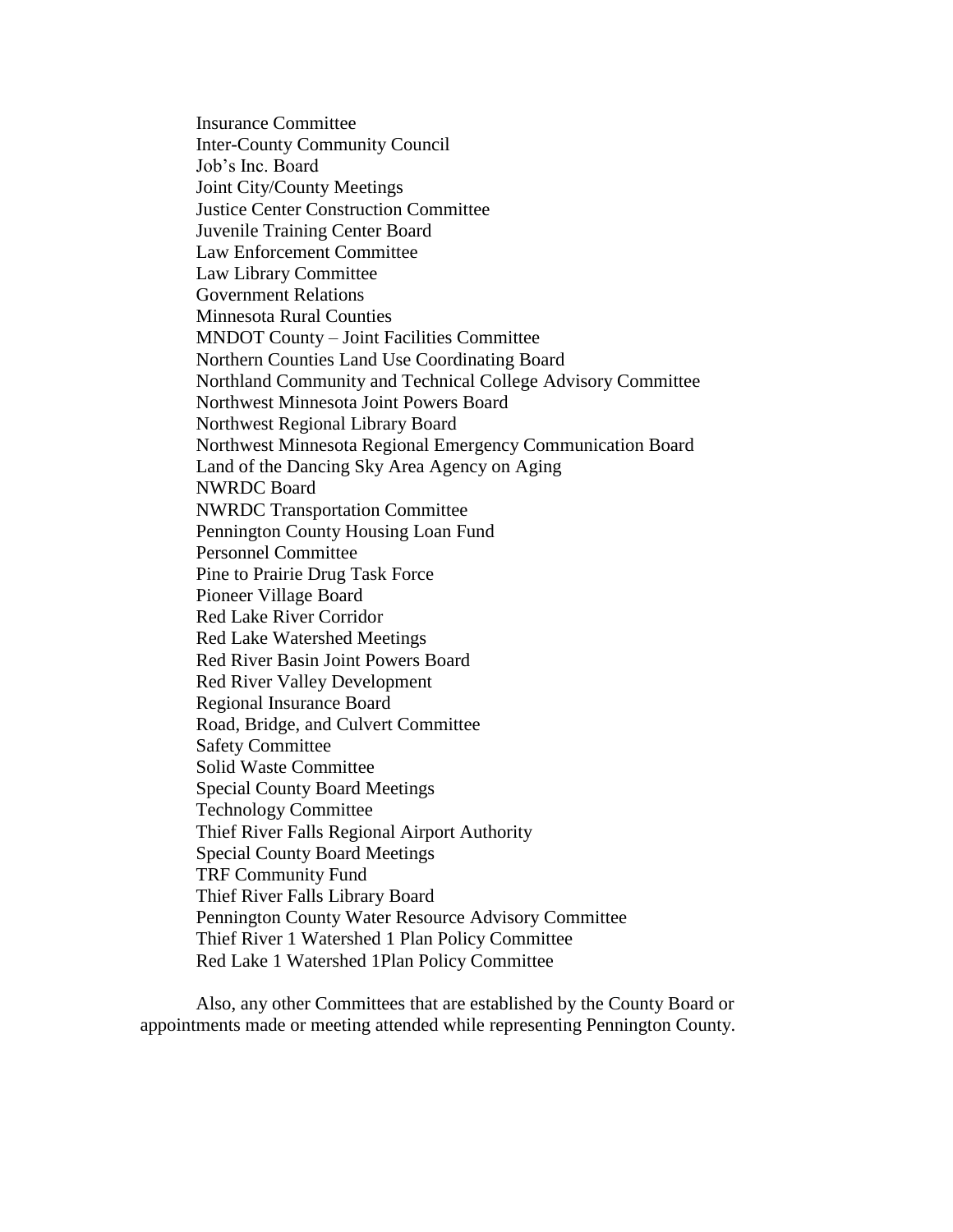The following resolution was motioned by Commissioner Jensen, seconded by Commissioner Peterson, and upon vote was unanimously carried.

#### **RESOLUTION**

**BE IT RESOLVED**, that an employee that has been given a County vehicle for their use and the employee chooses to use their own vehicle anyway, the employee will not be reimbursed the County mileage rate unless the vehicle assigned to them is inoperable.

**BE IT FURTHER RESOLVED**, that the meal reimbursement for travel outside the County shall not exceed \$15 for breakfast, \$20 for a noon meal and \$30 for an evening meal; that meal reimbursement shall be made for the exact expenditure and not the maximum amount allowed; tips allowed up to 15%, itemized receipts, not totals receipts, must be attached to the claim form or no reimbursement will be made; no alcoholic beverages will be reimbursed,

**BE IT FURTHER RESOLVED**, that there shall be no reimbursement for meals within the County of Pennington,

**BE IT FURTHER RESOLVED**, that the meal reimbursement without lodging shall be submitted on a claim form, with receipt (s) attached, to be processed through payroll whereby withholding tax and FICA will be deducted and that meal reimbursements with overnight lodging will not enter into the payroll system,

**BE IT FURTHER RESOLVED**, that the County Auditor and Human Service Director are hereby given the authority to adjust the amounts of reimbursement if the above policy is not followed,

**BE IT FURTHER RESOLVED** that this meal and mileage policy shall be effective January 1<sup>st</sup>, 2019 and shall be reviewed at the County Board's discretion.

Motioned by Commissioner Tveitbakk, seconded by Commissioner Jensen, to appoint Nicole Peterson to represent Pennington County on the NW Juvenile Training Center Board for a four-year term (January 1, 2019 to December 31, 2022). Motion unanimously carried. Commissioner Peterson abstained from voting.

Motioned by Commissioner Jensen, seconded by Commissioner Peterson, to appoint Corie Erickson-Oliver and Linda Helgeland to a three-year term on the Pennington County Extension Committee effective January 1<sup>st</sup>, 2019. Motion carried.

Motioned by Commissioner Jensen, seconded by Commissioner Tveitbakk, to appoint Scott Petrescue as the County Coroner for a one-year term ending December 31, 2019, as per MN Statutes 3901.005. Motion carried.

Motioned by Commissioner Peterson, seconded by Commissioner Hempel, to appoint Commissioner Jensen to a three-year term on the Thief River Falls Regional Airport Authority Board effective January 1, 2019. Motion carried.

Moved by Commissioner Hempel seconded by Commissioner Tveitbakk, to approve the following appointments. Motion unanimously carried.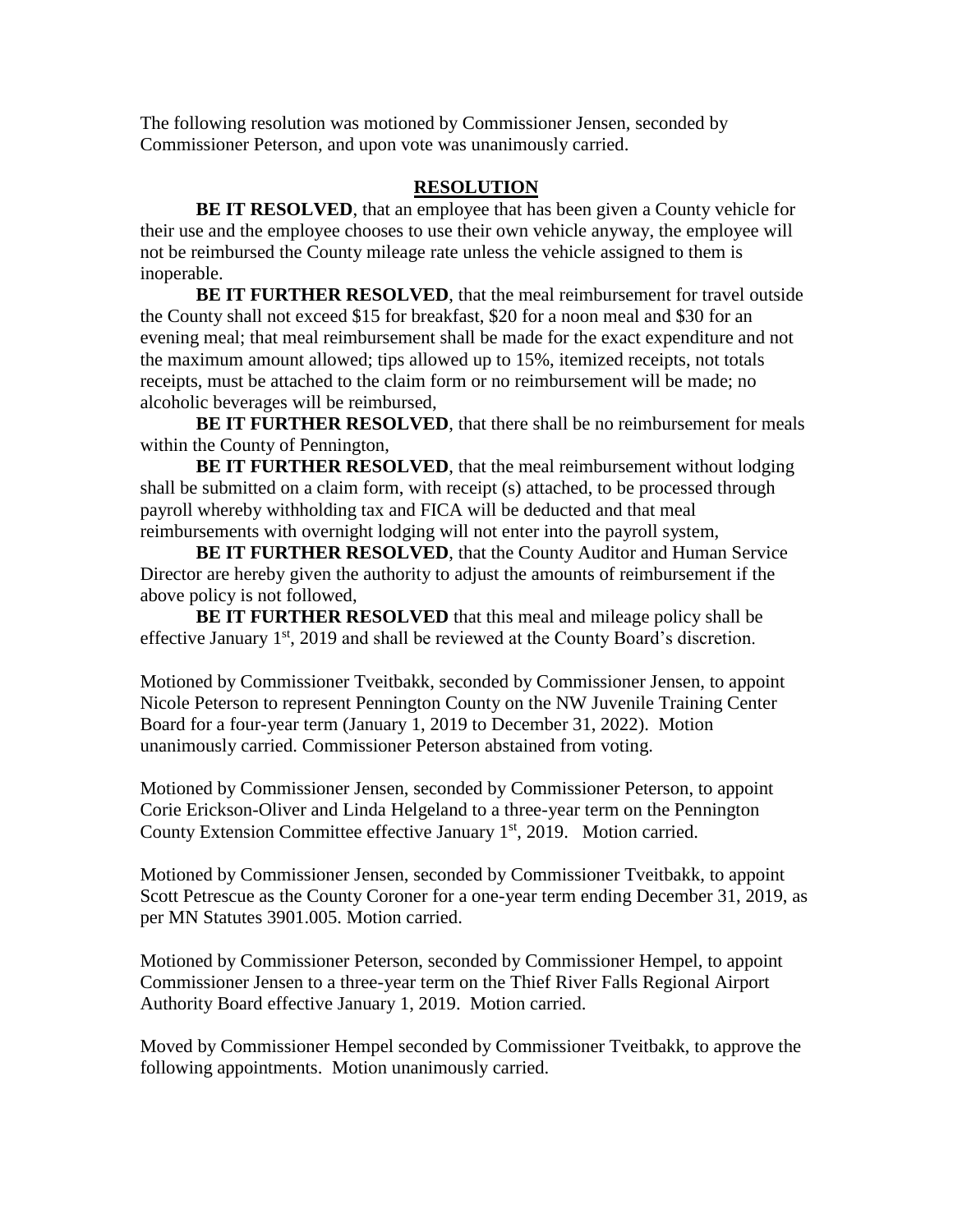| • Road, Bridge, and Culvert Committee                                |
|----------------------------------------------------------------------|
| Commissioners: Jensen, Hempel, Peterson, Tveitbakk, and Lawrence     |
| • Human Service Committee                                            |
| Commissioners: Jensen, Hempel, Peterson, Tveitbakk, and Lawrence     |
| • Law Library Committee                                              |
| <b>Commissioner Lawrence</b>                                         |
| · Building & Maintenance Committee                                   |
| Old Courthouse-101 Main Ave. N:                                      |
| <b>Commissioner Tyeitbakk</b>                                        |
| <b>Commissioner Lawrence</b>                                         |
| County Auditor-Treasurer Ken Olson                                   |
| <b>Human Services Building:</b>                                      |
| <b>Commissioner Tyeitbakk</b>                                        |
| <b>Commissioner Lawrence</b>                                         |
| County Auditor-Treasurer Ken Olson                                   |
| Human Services Director Ken Yutrzenka                                |
| <b>LEC/Justice Center:</b><br><b>Commissioner Tyeitbakk</b>          |
|                                                                      |
| <b>Commissioner Lawrence</b>                                         |
| County Auditor-Treasurer Ken Olson                                   |
| Sheriff Ray Kuznia                                                   |
| • Thief River Falls Airport Zoning Commission                        |
| <b>Commissioner Peterson</b>                                         |
| County Auditor-Treasurer Ken Olson                                   |
| Thief River Falls Chamber of Commerce Representative                 |
| <b>Commissioner Hempel</b>                                           |
| • Inter-County Community Council Board                               |
| <b>Commissioner Jensen</b>                                           |
| • Northwest Regional Development Commission Transportation Committee |
| Commissioner Jensen                                                  |
| · Job's Inc. Advisory Board                                          |
| <b>Commissioner Hempel</b>                                           |
| Commissioner Tveitbakk, Alternate                                    |
| • County Extension Committee                                         |
| <b>Commissioner Peterson</b>                                         |
| <b>Commissioner Lawrence</b>                                         |
| • Pennington County Historical Society                               |
| <b>Commissioner Lawrence</b>                                         |
| • Pennington County Water Resource Advisory Committee                |
| <b>Commissioner Peterson</b>                                         |
| • Thief River 1 Watershed 1 Plan Policy Committee                    |
| <b>Commissioner Peterson</b>                                         |
| • Solid Waste Committee<br><b>Commissioner Peterson</b>              |
| <b>Commissioner Lawrence</b>                                         |
|                                                                      |
|                                                                      |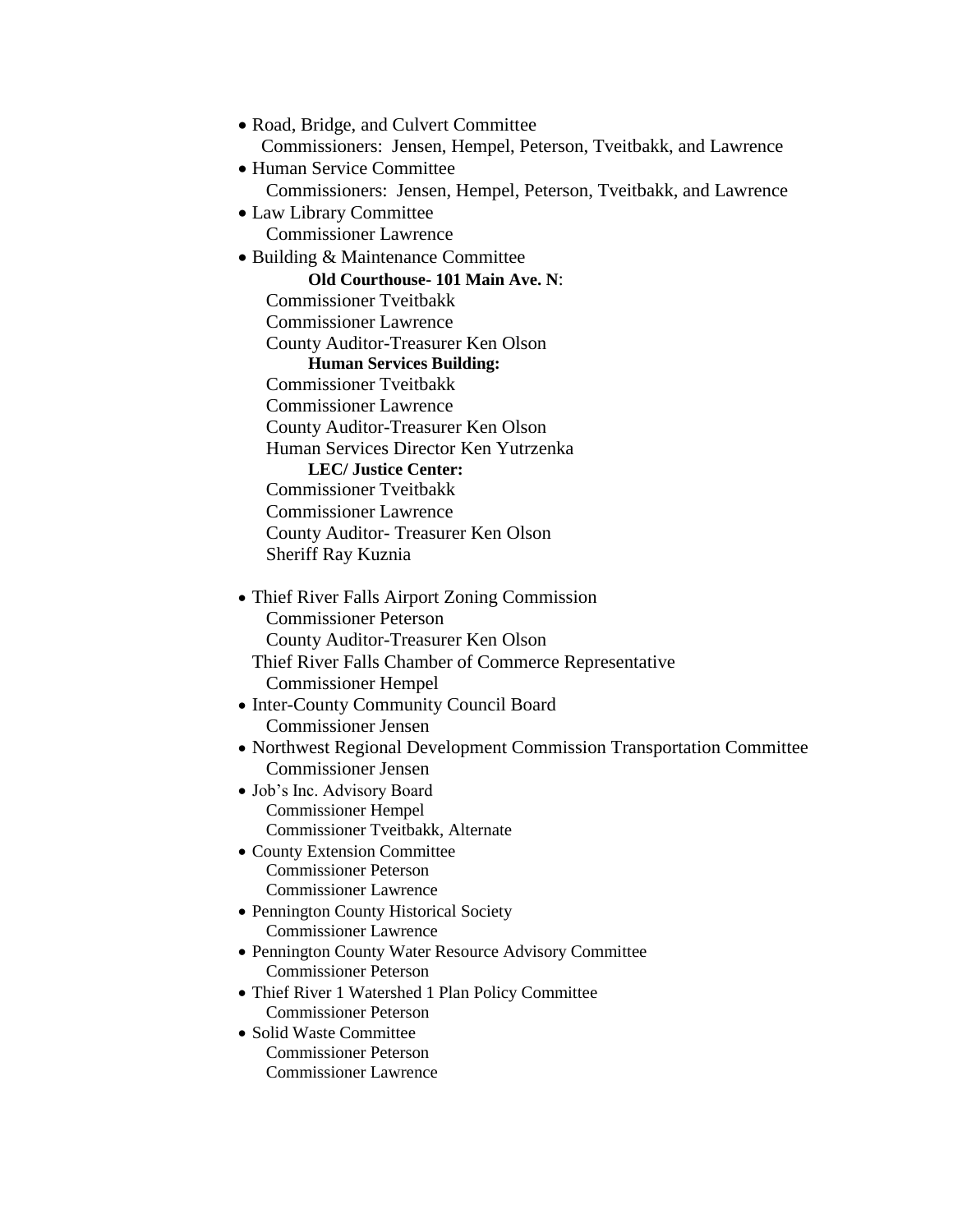- Highway Committee Commissioner Jensen Commissioner Peterson
- Household Hazardous Waste Joint Powers Board Commissioner Lawrence Commissioner Jensen, Alternate
- Land of the Dancing Sky Area Agency of Aging Board & Region 1 Aging Advisory Committee Commissioner Lawrence Commissioner Jensen, Alternate
- Regional Insurance Advisory Board of the Northwest Service Cooperative County Auditor-Treasurer Ken Olson Deputy Auditor-Treasurer Kevin Erickson, Alternate
- Northwest Regional Library Board and Thief River Falls Library Board Commissioner Tveitbakk
- Minnesota Rural Counties Board Commissioner Jensen Commissioner Peterson, Alternate
- Northern Counties Land Use Board Commissioner Peterson Commissioner Jensen
- Northwest Regional Emergency Communications Board Commissioner Lawrence Commissioner Hempel, Alternate
- Pennington County Affordable Housing Fund Advisory Board Commissioner Peterson
- Inter County Nursing Service Commissioner Tveitbakk
- Personnel Committee Commissioner Jensen- Chairman Commissioner Tveitbakk
- Pennington County Safety Committee Commissioner Lawrence
- Technology Committee Commissioner Hempel Commissioner Lawrence
- Gravel Tax Committee Commissioner Peterson
- Law Enforcement Committee Commissioner Jensen Commissioner Tveitbakk
- Emergency Management Committee Commissioner Lawrence Commissioner Tveitbakk (usually Chairman & Vice Chairman)
- 2019 AMC Policy Committee Appointments Environment & Natural Resources - Neil Peterson General Government - Darryl Tveitbakk Health & Human Services - Cody Hempel Public Safety - Bruce Lawrence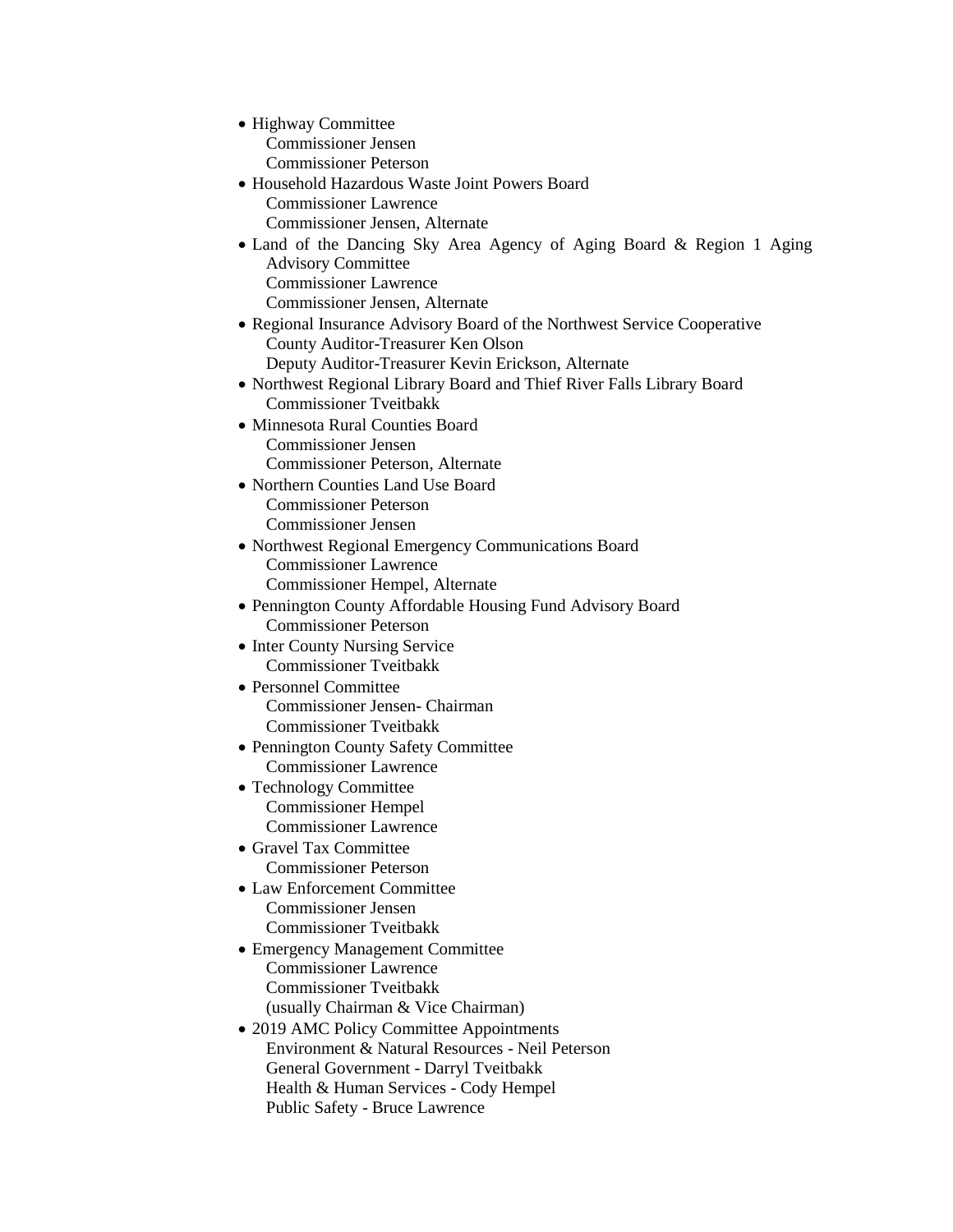Transportation & Infrastructure - Don Jensen

- Pine to Prairie Drug Task Force Joint Powers Governing Board Commissioner Jensen
- Northwest Regional Development Commission Board Commissioner Hempel
- Government Relations Committee Commissioner Jensen Commissioner Tveitbakk
- Justice Center Construction Committee Commissioner Jensen Commissioner Tveitbakk
- Red Lake Corridor Commissioner Lawrence

Pete Filippi of Contegrity Group reviewed the Justice Center Budget. Overruns are seen in the Contingency and General Conditions line items.

The County Board discussed two quotes for epoxy flooring in the Area 1, Booking/Intake Commons area, and Area 2, Indoor Recreation Room. Quotes were received from Steinbrecher and Concrete Designs.

Moved by Commissioner Jensen, seconded by Commissioner Tveitbakk, to award the epoxy flooring to Concrete Design for \$15,281.25. The bid specifies a \$6,000.00 down payment to be paid by the Auditor Warrants. Motion carried.

Mr. Filippi provided a quote to provide battery lowering units for each elevator in case of a power outage. MEI Total Elevator Solutions will provide the unit and for field labor to install the units. Total cost is \$7,275.00. per unit. Moved by Commissioner Jensen, seconded by Commissioner Hempel, to approve installation of two battery-powered lowering units from MEI Total Elevator Solutions. Motion carried.

The County Board then reviewed the pricing from Bessler/Weibolt Electric to connect the remaining equipment in the existing Law Enforcement Center to the backup generator. Commissioner Tveitbakk felt this should have been part of the original contract. Moved by Commissioner Tveitbakk, seconded by Commissioner Jensen, to approve a change order for Bessler/Weibolt Electric of \$21,143.00 to hook up the existing LEC electrical equipment and power supply to the backup generator. Motion carried.

BKV will be here on the January 22, 2019 meeting.

Moved by Commissioner Jensen, seconded by Commissioner Tveitbakk, to approve the following change orders. Motion carried.

| CO#6 Cab Construction Company:        | Delete two steel beams | -\$2360.93 |
|---------------------------------------|------------------------|------------|
| CO#10 Comstock Construction Inc:      | Selectory demolition   | -\$600.00  |
| CO#4 Anderson Steel Erection & Crane: | Eliminate four beams   | -\$660.00  |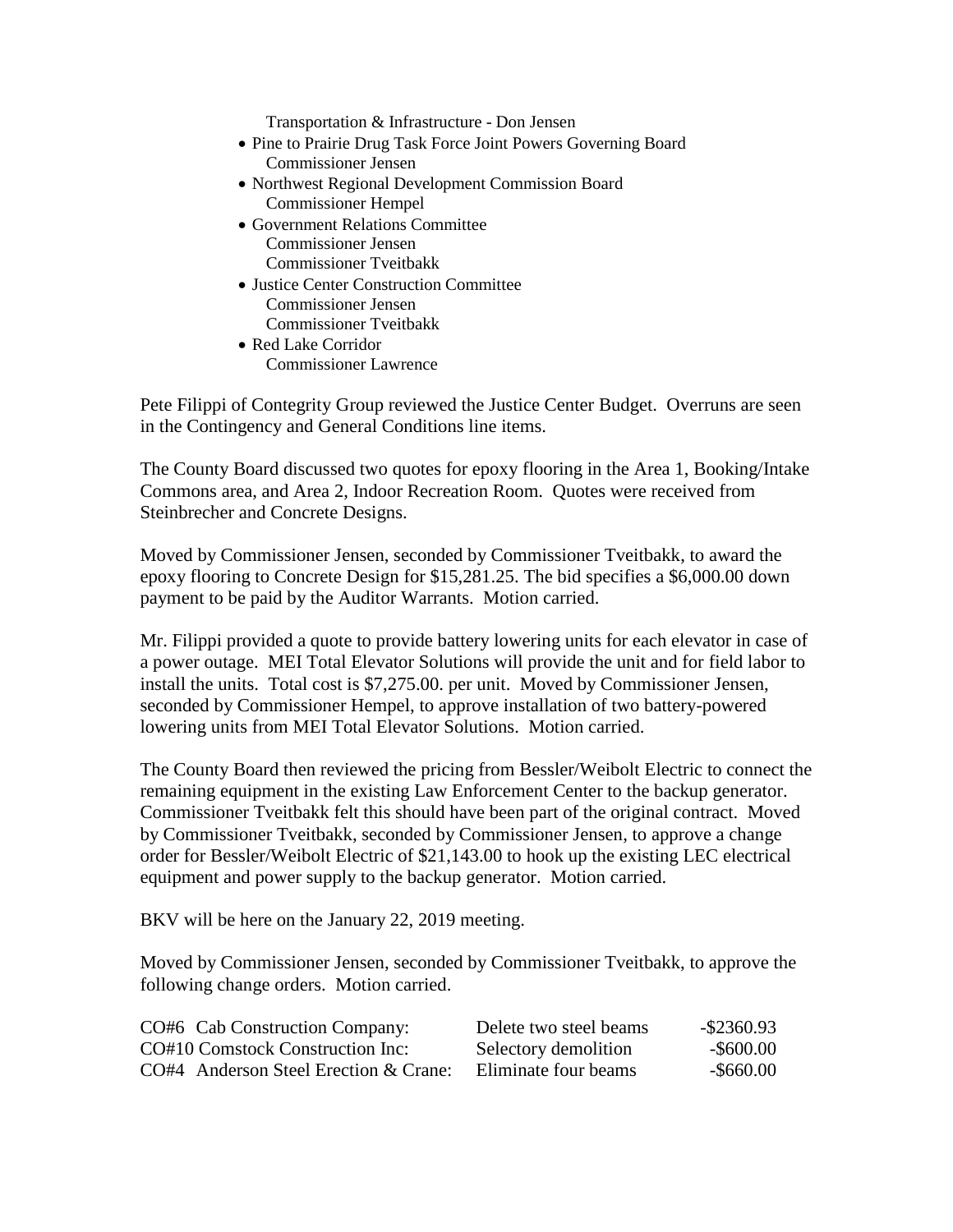Moved by Commissioner Jensen, seconded by Commissioner Peterson, to approve the Certificate of Substantial Completion for the interior portion of the building, outside the secure perimeter, and the exterior of building B. Motion carried.

We are still holding on providing a night light feature in the two holding cells.

County Sheriff, Ray Kuznia, then met with the County Board for personnel matters.

Moved by Commissioner Jensen, seconded by Commissioner Hempel, to accept the resignation of Damion Oberg from the position of Part-Time Corrections Officer. Motion carried.

Commissioner Jensen moved, seconded by Commissioner Tveitbakk, to authorize the County Sheriff to post/advertise to fill the vacant Part-Time Corrections Officer position. Motion carried.

Sheriff Kuznia then made a recommendation to hire Kevin Lanning to fill the position of Part-Time Dispatcher/Corrections Officer beginning January 9<sup>th</sup>, 2019. Moved by Commissioner Jensen, seconded by Commissioner Hempel, to approve hiring Kevin Lanning to fill the position of Part-Time Dispatcher/Corrections Officer. Motion carried.

County Sheriff, Ray Kuznia, requested that his leave of absence from his former Deputy Sheriff position be granted under M.S. 3.088. This allows a sheriff to return to a Deputy Sheriff position upon completion of his/her elected officer term. Moved by Commissioner Hempel, seconded by Commissioner Peterson, to approve the leave of absence for Ray Kuznia under M.S. 3.088. Motion carried.

Human Services Director Ken Yutrzenka and Social Services Supervisor Julie Sjostrand reviewed the policy on Family Child Care Licensing Inspection and Background Study Fees. It was approved that the Child Care Licensing Home Inspection would be \$50.00 for the first year and \$75.00 for two years after the first year.

County Engineer Mike Flaagan reviewed the petition to be presented to the Red Lake Watershed District Board of Managers to allow for realignment of RLWD Ditch #122 from the Red Lake River east to CSAH#17. Moved by Commissioner Jensen, seconded by Commissioner Peterson, to approve presenting the petition for realignment of RLWD Ditch #122 to the Red Lake Watershed District Board of Managers. Motion carried.

Levy Bergstrom, representing the Soil & Water Conservation District, asked the County Board to approve the Bi-Annual Aquatic Invasive Species plan. The plan outlines how we use the Aquatic Invasive appropriation to educate anyone using the waterways on how to prevent the spread of Aquatic Invasive Species. Moved by Commissioner Peterson, seconded by Commissioner Jensen, to approve the Bi-annual Aquatic Invasive Species Plan. Motion carried.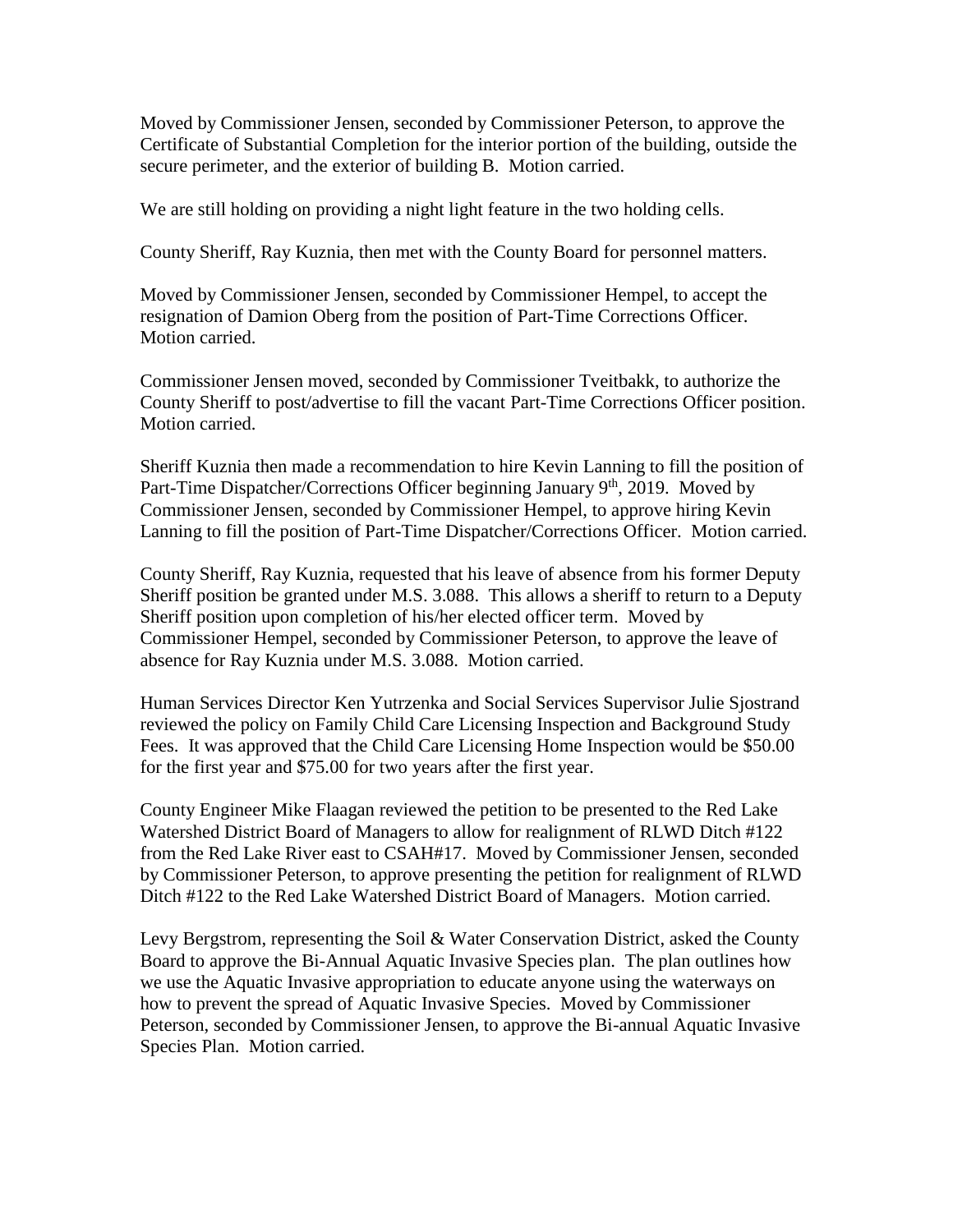The following resolution was introduced by Commissioner Hempel, seconded by Commissioner Jensen, and upon vote was unanimously carried.

# **RESOLUTION AUTHORIZING APPLICATION FOR MN HOUSING AND FINANCE AGENCY FAMILY HOMELESSNESS PREVENTION AND ASSISTANCE PROGRAM**

**WHEREAS**, the Minnesota Housing Finance Agency, State of Minnesota, has been authorized to undertake a program to provide funds for Family Homeless Prevention & Assistance Projects; and,

**WHEREAS**, Tri-Valley Opportunity Council, Inc. in the nine-county region of northwest Minnesota has developed an application for the Minnesota Housing Finance Agency Family Homelessness Prevention and Assistance Program; and

**WHEREAS**, Tri-Valley Opportunity Council, Inc. have demonstrated the ability to perform the required activities of Minnesota Housing Finance Agency Family Homelessness Prevention and Assistance Program;

**NOW, THEREFORE, BE IT RESOLVED**, that Tri-Valley Opportunity Council, Inc. is hereby authorized as an entity to be charged with the administration of funds made available through the Minnesota Housing Finance Agency Family Homelessness Prevention and Assistance Program in the **County of Pennington**, in Minnesota.

Moved by Commissioner Peterson, seconded by Commissioner Hempel, to hold an Economic Development Tax Abatement Hearing on February 12<sup>th</sup>, 2019 at 10:00 a.m. on the following properties approved by the City of Thief River Falls City Council. Motion carried.

| 25.11400100 | <b>Alexander Schmidt</b>  |
|-------------|---------------------------|
| 25.00337030 | Aaron Joppru              |
| 25.04702900 | Thomas Zingsheim          |
| 25.06208300 | Tammy Jacka               |
| 25.11100410 | Mark Borseth              |
| 25.11400200 | <b>Shannon McCloskey</b>  |
| 25.11400400 | Kevin Brown               |
| 25.11400500 | Kathryn Renwick           |
| 25.11400600 | James Svir                |
| 25.11400700 | Lois Bergland             |
| 25.04703602 | Esther Johnson            |
| 25.12101110 | Christina Pribyl          |
| 25.11100510 | Duane Horras              |
| 25.11100920 | <b>Margaret Kaste</b>     |
| 25.11400300 | <b>Marcellene Franson</b> |
| 25.06204100 | Karen Berggren            |

County Auditor-Treasurer, Ken Olson, reviewed the donations received in 2018 for the DARE Program and the Sentence to Serve Program. It was recommended from the State Audit team that all donations received be approved by the County Board. It was moved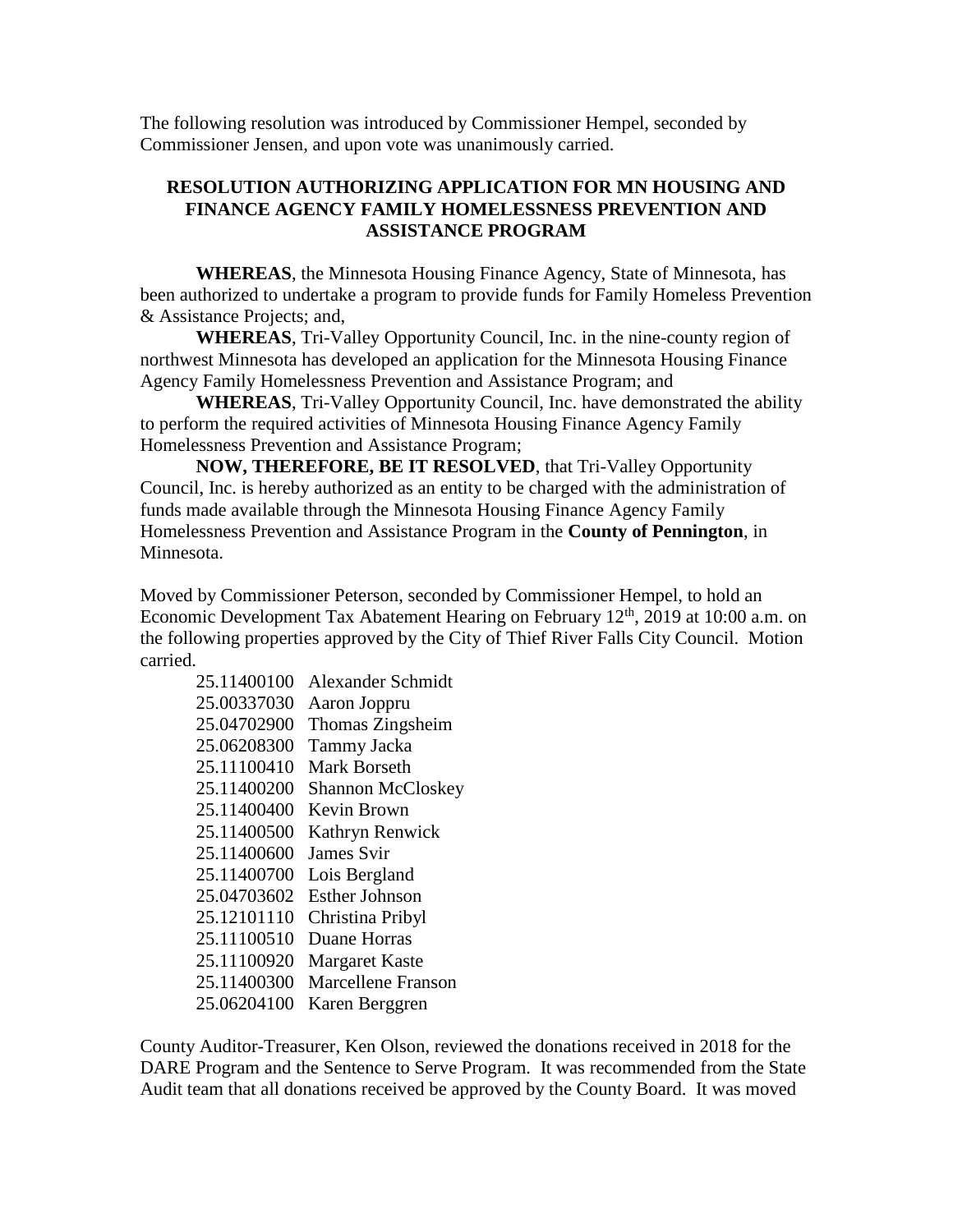by Commissioner Hempel, seconded by Commissioner Jensen, to approve and accept the \$3009.00 of donations made to the DARE Program in 2018 and the \$32,136.00 of donations made to the Sentence to Serve Program in 2018 for miscellaneous services provided and wood sales. Motion carried.

Moved by Commissioner Hempel, seconded by Commissioner Jensen, that all donations made to the Dare Program and the Sentence to Serve Program in 2018 and in the future years be used to supplement the budgets for those programs. Motion carried.

The County Board then reviewed the individual ditch levies as recommended by the committee. Moved by Commissioner Peterson, seconded by Commissioner Jensen, that a levy be made for ditch maintenance purposes and property assessed to various ditches in 2018, payable in 2019, in the following amounts. Motion unanimously carried.

| CD#16-100\%  | $CD#21-50\%$ | $JD#13P/RI - 2.0\%$ | CD#36-20%     |
|--------------|--------------|---------------------|---------------|
| $CD#32-5%$   | CD#33-25%    | $CD#35-50\%$        | $CD#41-1.5%$  |
| $CD#37-50\%$ | CD#38-30%    | CD#39-20%           | CD#45-50%     |
| $CD#42-40%$  | CD#43-25%    | CD#44-5%            | $CD#55-80%$   |
| $CD#46-10%$  | $CD#47-25%$  | $CD#53-20%$         | $CD#62-40%$   |
| CD#57-30%    | $CD#58-10%$  | $CD#59-20%$         | $CD#74-15%$   |
| $CD#70-4%$   | $CD#71-60\%$ | $CD#73-10\%$        | $JD#1-25\%$   |
| $CD#75-30%$  | CD#77-5%     | CD#96-4%            | $JD#18-20\%$  |
| $JD#11-10\%$ | $JD#13-15%$  | $JD#15-20\%$        | $JD#60-5%$    |
| $JD#25-3-1%$ | JD#30-5%     | JD#31-4%            | $JD#30BrA-2%$ |

Moved by Commissioner Hempel, seconded by Commissioner Tveitbakk, to approve the issuance of a replacement warrant in the amount of \$245.26 for a destroyed warrant #184849 issued to Verizon on December  $20<sup>th</sup>$ , 2018 without furnishing of an indemnifying bond. Motion carried.

Moved by Commissioner Jenson, seconded by Commissioner Hempel, to approve the issuance of a replacement warrant in the amount of \$1,486.25 issued to Red River Testing and Inspection LLC, on May  $12<sup>th</sup>$ , 2017 without furnishing an indemnifying bond. Motion carried.

Moved by Commissioner Jensen, seconded by Commissioner Hempel, to approve the minutes of the December  $27<sup>th</sup>$ , 2018 County Board meeting as written. Motion carried.

Motioned by Commissioner Peterson, seconded by Commissioner Tveitbakk, to approve payment of the Human Services warrants totaling \$66,480.05 and also the following Commissioner warrants. Motion carried.

|    |  | <b>County Revenue</b>                                                                                                 | \$679,838.12                                                            |  |
|----|--|-----------------------------------------------------------------------------------------------------------------------|-------------------------------------------------------------------------|--|
|    |  | Road & Bridge                                                                                                         | \$127,665.36                                                            |  |
|    |  | Solid Waste                                                                                                           | \$4,453.40                                                              |  |
| n. |  | $\mathbf{1}$ , $\mathbf{1}$ , $\mathbf{1}$ , $\mathbf{1}$ , $\mathbf{1}$ , $\mathbf{1}$ , $\mathbf{1}$ , $\mathbf{1}$ | $\mathcal{L}$ c c c $\mathcal{L}$ c c c $\mathcal{L}$ c c $\mathcal{L}$ |  |

Per diems and meal reimbursements in the amount of \$1,615.00 were also approved.